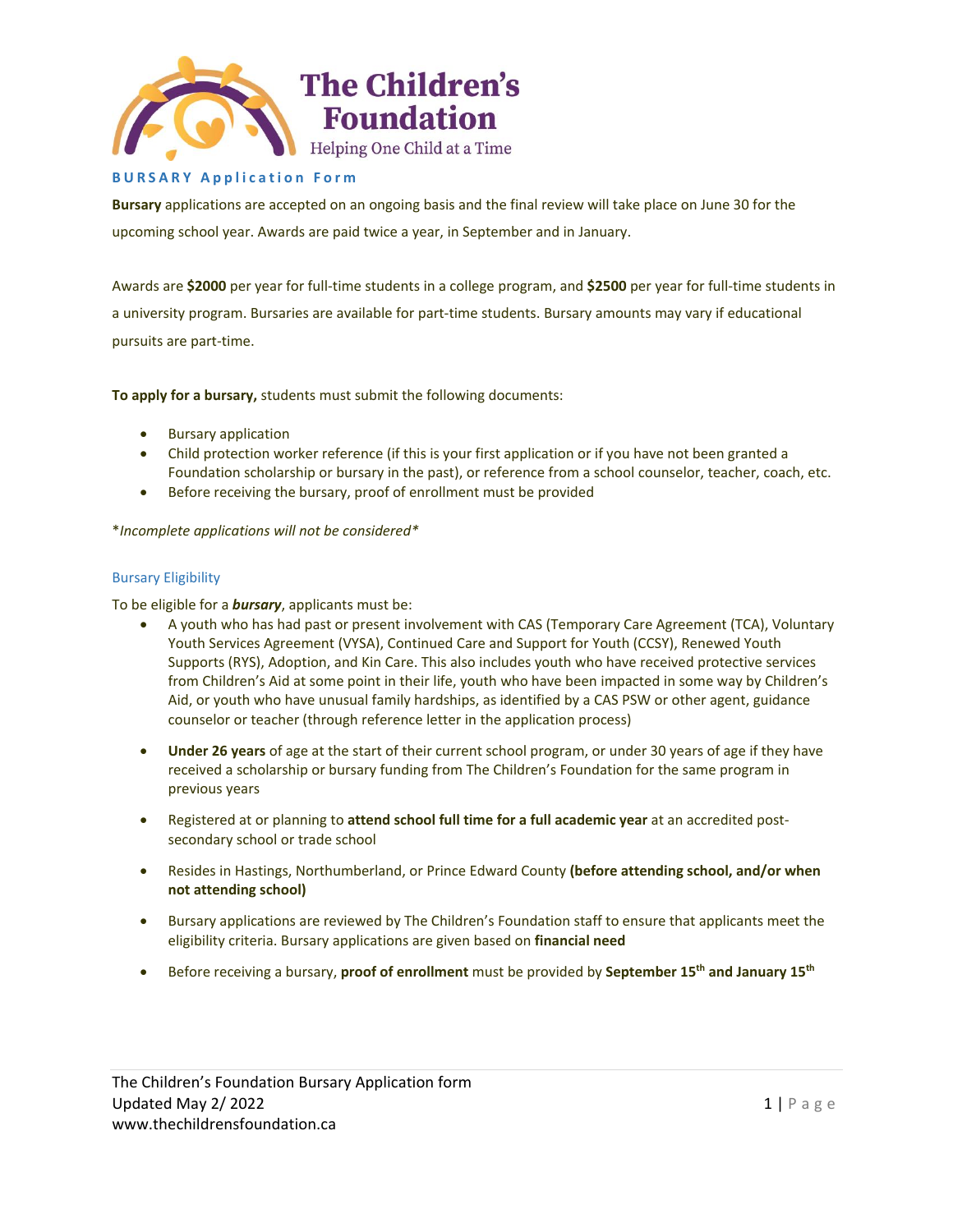

## **BURSARY QUALIFYING QUESTIONS**

Have you had past or present involvement with CAS at some point in your life, been impacted in some way by Children's Aid, or currently have or had unusual family hardships?

| Will you be under age 26 at the start of the upcoming academic year, or are you under age 30 and continuing a<br>post-secondary program you started before your 26th birthday?                |  |  |  |
|-----------------------------------------------------------------------------------------------------------------------------------------------------------------------------------------------|--|--|--|
| No                                                                                                                                                                                            |  |  |  |
| Are you planning on attending a full-time post-secondary program for at least two semesters of the upcoming<br>academic year (i.e., September 2022 to April 2023, or January to August 2023)? |  |  |  |
| No                                                                                                                                                                                            |  |  |  |
| Do you reside in Hastings, Northumberland, or Prince Edward County (Before attending school and/or when not<br>attending school)                                                              |  |  |  |
| No                                                                                                                                                                                            |  |  |  |
|                                                                                                                                                                                               |  |  |  |

Pick one:

| . | .<br>- -<br>ΝO<br>' Idi IL<br>$\cdot$ | _ountv<br>-----<br>nwar<br>$ -$<br>______ |
|---|---------------------------------------|-------------------------------------------|
|   |                                       |                                           |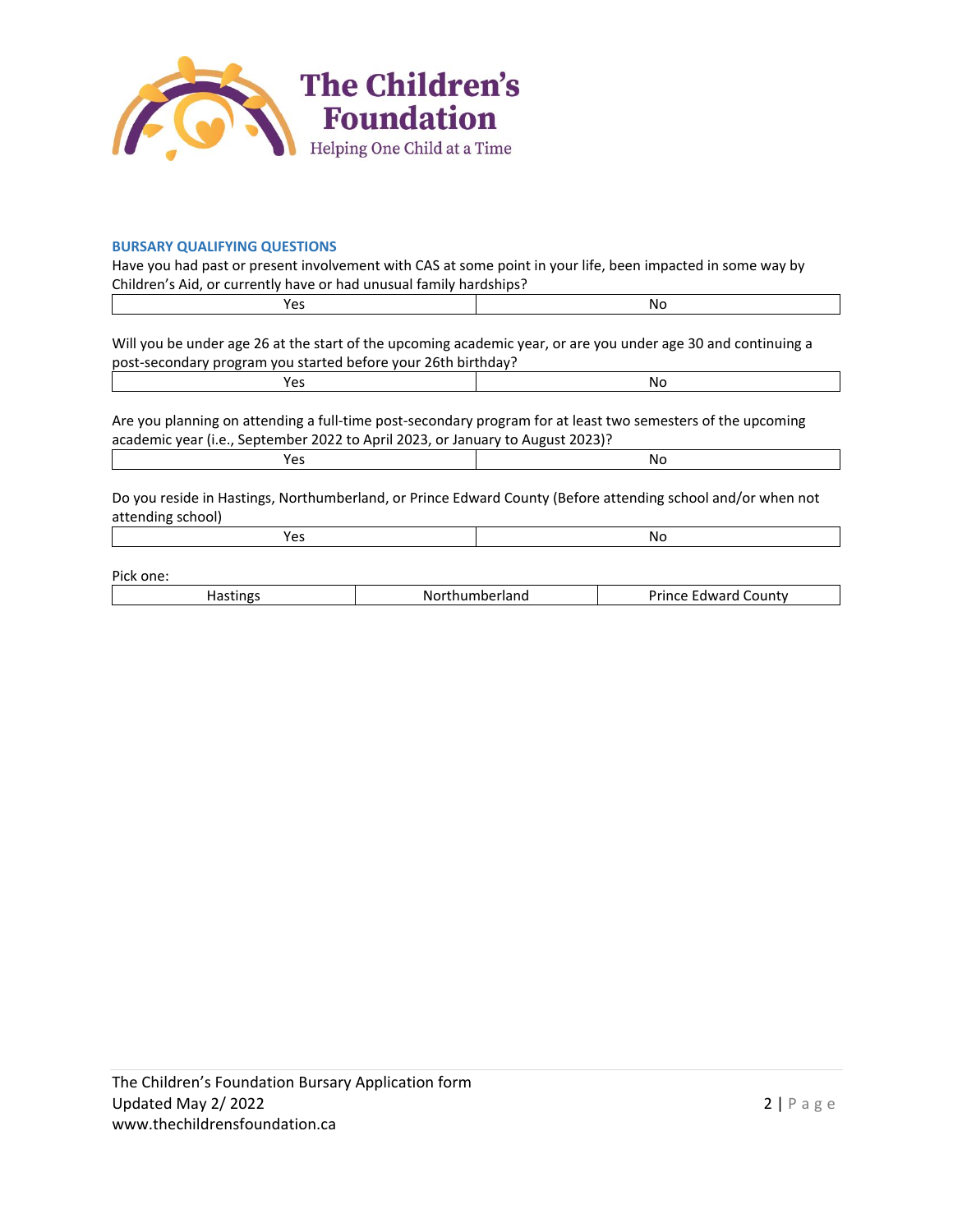

**BURSARY APPLICATION** BEFORE STARTING YOUR APPLICATION, PLEASE READ CAREFULLY

- Final deadline for bursary applications is June 30. Payments are completed twice a year, September, and January, so proof of enrollment must be submitted no later than Sept 15th or Jan 15<sup>th</sup>. Payment will be made directly to the school. Payment will be returned to The Children's Foundation if you withdraw from the program voluntarily. There is a one-time forgiveness policy for program withdrawal \*conditions apply
- The deadline for worker reference is June  $30<sup>th</sup>$  at 5 pm
- An online reference form will need to be filled out by a social worker or other reference, for all first-time Foundation Bursary Applicants, or for any applicant who has not been granted a Foundation bursary in the past. Instructions on how to request a reference from your worker or school counselor, teacher, or coach can be found on the Foundation bursary page of The Children's Foundation Website and will also be emailed once an application is submitted
- We will contact you about this award using the e-mail address you provide in this application, by individual emails. It is strongly recommended that you add tcf@highlandshorescas.com to your e-mail contacts to ensure that messages from these addresses are delivered. If your e-mail address or contact details change, please send your updated information to tcf@highlandshorescas.com. If we cannot contact you, we may not be able to review your application, you will miss updates regarding due dates for required documents, and your award may be reallocated to another deserving student
- It is your responsibility to make sure all your documents are received by The Children's Foundation before the deadlines. If you do not submit your online form, have your worker complete a reference, or submit a transcript before the deadlines, your application will not be reviewed by the Scholarship Awards Committee.

### **CONDITIONS CONCERNING ACCEPTING A CHILDREN'S FOUNDATION BURSARY**

By submitting this application, you are agreeing to the following conditions: Information in this application is confidential, but complete applications will be read by The Children's Foundation staff and/or TCF Board of Directors and/or selection committee for consideration of any awards you may be eligible for. As well, nonidentifying information about you may be shared with bursary donors after bursary recipients are matched with an award. **All recipients are encouraged to attend The Children's Foundation's Reach for Success Award event in August to receive their award and may be prepared to be photographed with the donor of their award if requested. Photographs are optional.** These photographs are used for Children's Foundation materials and a copy is given to donors and recipients of the award. Any use of the photographs beyond these parameters will be discussed with the recipient(s).

If you have additional questions, please visit our website (www.thechildrensfoundation.ca/scholarship) for more information. If you have difficulty completing or submitting the form, please e-mai[l tcf@highlandshorescas.com](mailto:grants@cafdn.org)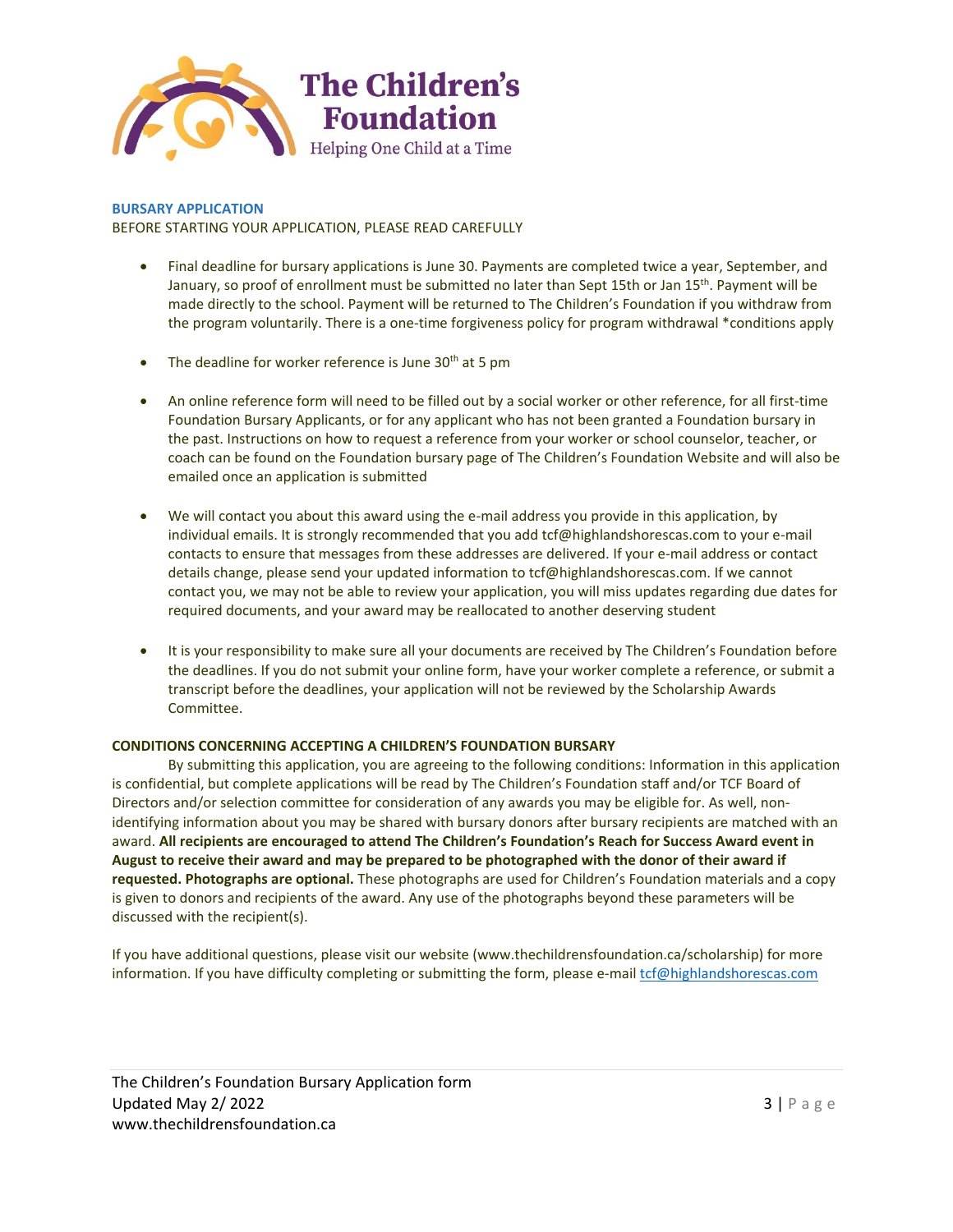

# **Bursary Application for the school year 2022-2023**

| <b>Student Information</b><br><b>Last Name:</b>                    | <b>First Name:</b>                                                                                           |
|--------------------------------------------------------------------|--------------------------------------------------------------------------------------------------------------|
|                                                                    |                                                                                                              |
| <b>Middle name:</b>                                                | <b>Chosen name:</b>                                                                                          |
| Date of Birth (DD/MM/YYYY):                                        |                                                                                                              |
|                                                                    | Address: (Please remember to include your apartment number, if applicable.)                                  |
| City:                                                              | Province:                                                                                                    |
| Postal Code:                                                       | Telephone Number:                                                                                            |
| account regularly and let us know of any changes)                  | Email: (PLEASE NOTE: This is the address that we will use to contact you about this award. please check your |
| Pronouns:                                                          | Marital status:                                                                                              |
| Ethnic/cultural/racial background you most strongly identify with: |                                                                                                              |

PLEASE NOTE: Answering these questions will in no way affect any award that you may be eligible for. We ask for this information to better understand the diversity of our applicants and you are welcome to select the prefer not to answer option.

Which child welfare agencies are you or were you in the care of, if applicable?

Please provide the name of your current or former child protection worker or your reference's name.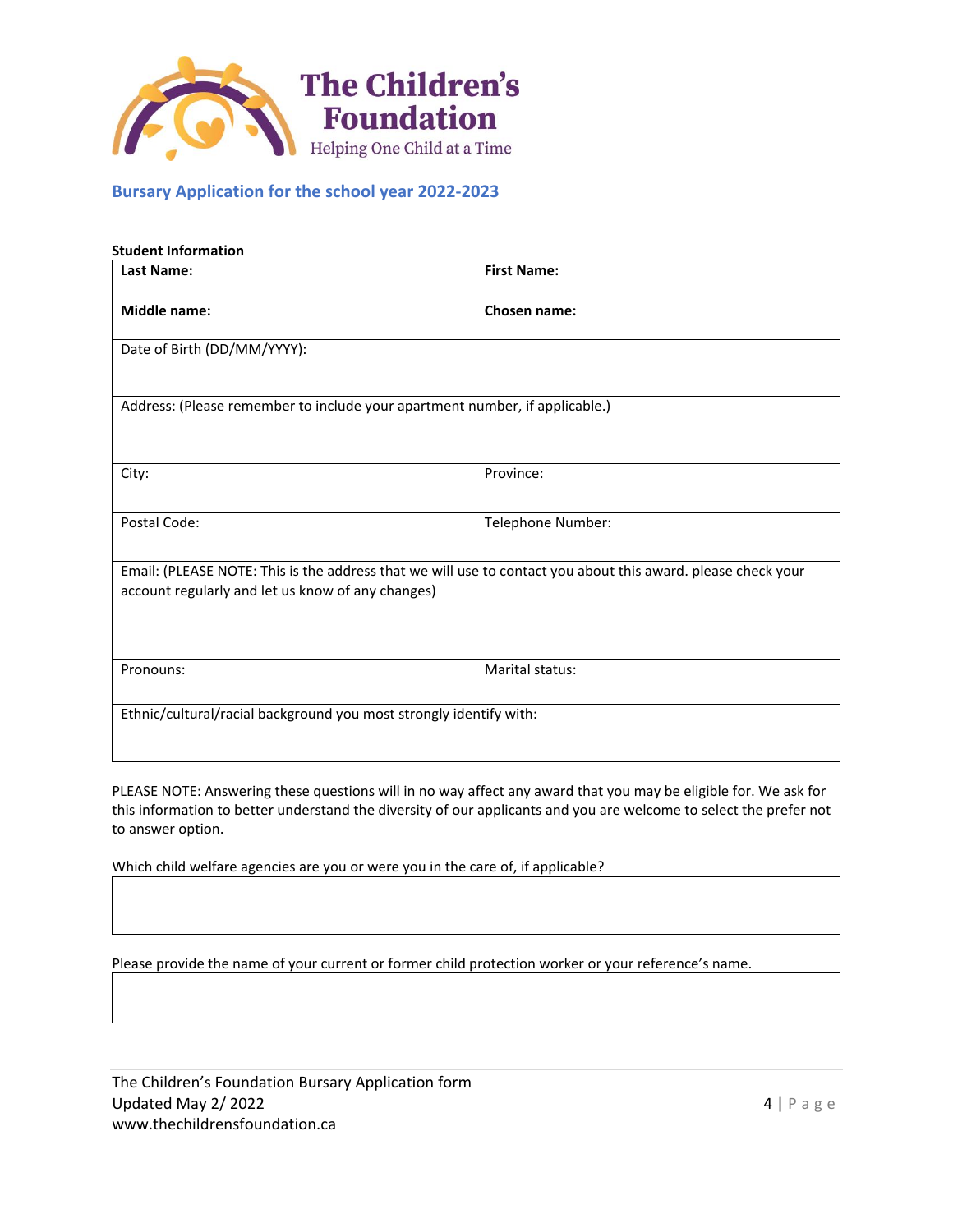

Please provide the current e-mail address for the child protection worker or reference listed above.

Please provide the current phone number for the child protection worker or reference listed above.

If your worker is no longer with that agency, please provide the agency's phone number, if possible.

**School information**

What school are you planning to attend?

What is the start date of your program?

What program are you studying?

Length of program?

#### **PLEASE COMPLETE THE FOLLOWING INFORMATION AS THOROUGHLY AS YOU CAN.**

TO BE ELIGIBLE FOR A BURSARY, **YOU MUST DEMONSTRATE FINANCIAL NEED** BY PROVIDING US WITH THE FOLLOWING INFORMATION RELATED TO YOUR INCOME FROM ANY SOURCE (GRANTS, SPONSORSHIPS, SUPPORT FROM FAMILY, WORK, ETC.), AS WELL AS YOUR ANTICIPATED EXPENSES FOR THE SCHOOL YEAR.

### **THIS PAGE IS ALSO A TOOL TO ASSIST YOU IN PLANNING HOW YOU ARE GOING TO FINANCE YOUR SCHOOL YEAR.**

Please provide the following information about your financial situation:

The Children's Foundation Bursary Application form Updated May 2/2022  $\overline{5}$  | P a g e [www.thechildrensfoundation.ca](http://www.thechildrensfoundation.ca/)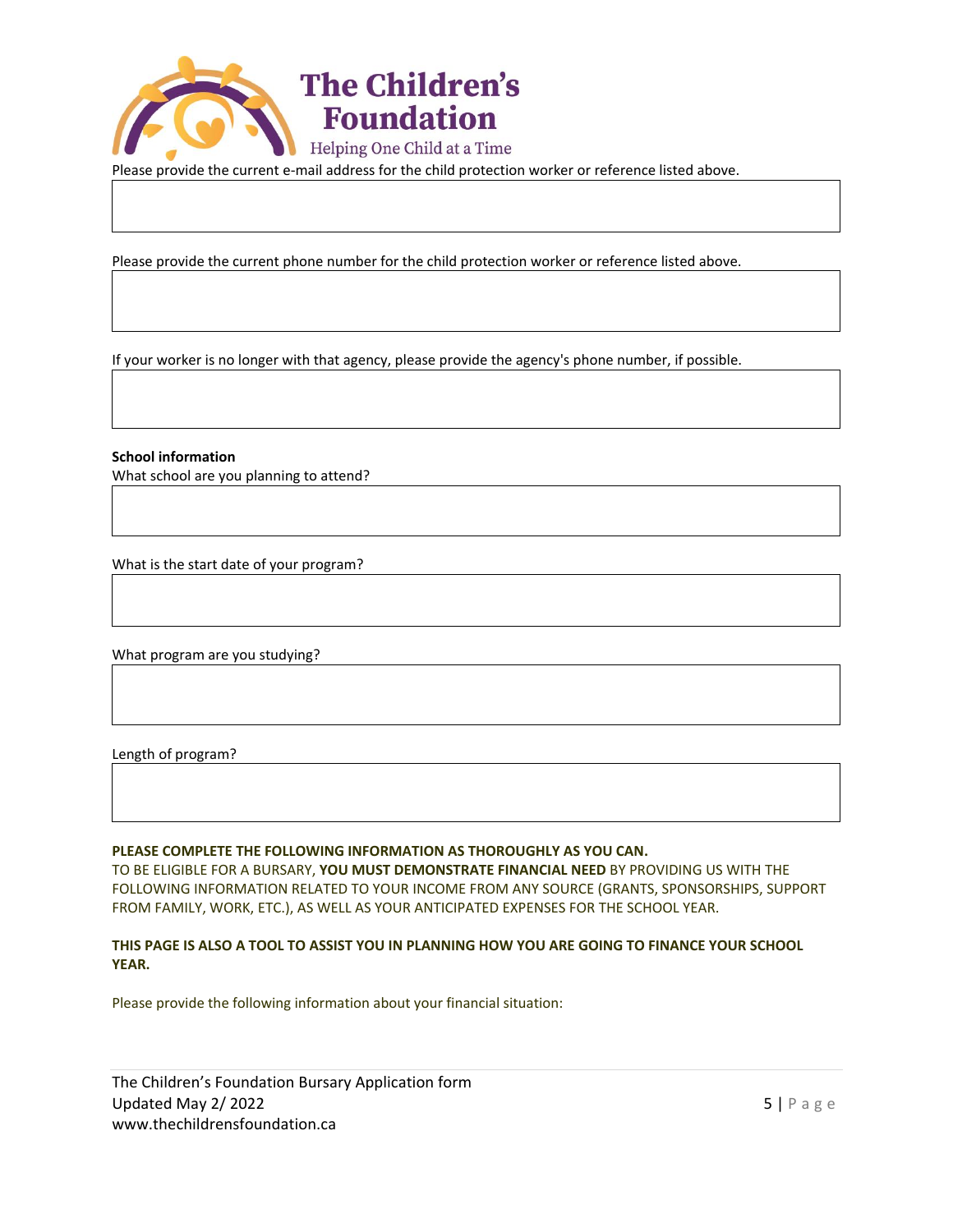

FAMILY GROSS ANNUAL INCOME (IF TWO PARENTS ARE HOME, INCLUDE BOTH INCOMES):

PERSONAL GROSS ANNUAL INCOME:

Savings from summer employment: Estimate the total amount you will be able to save during the summer (May-Aug)

Wages from part-time work or co-op placements during the school year: Estimate the total amount you will earn between September and April of the following year.

Please check this box if you will be applying for Provincial Student Assistance (eg. OSAP):

Yes Note and the Notation of the Notation of the Notation of the Notation of the Notation of the Notation of the No

If you are not applying for OSAP or your provincial student assistance program, please explain why: Any award you are granted will not cover all your expenses related to school. If you have other savings to make up the difference, or if you are ineligible to apply, please let us know. Your answer will help assess your financial need, and your ability to plan and budget.

Please name any other scholarships or awards you have applied for:

If you have been approved for another award, how much do you anticipate receiving? (Break it down by award)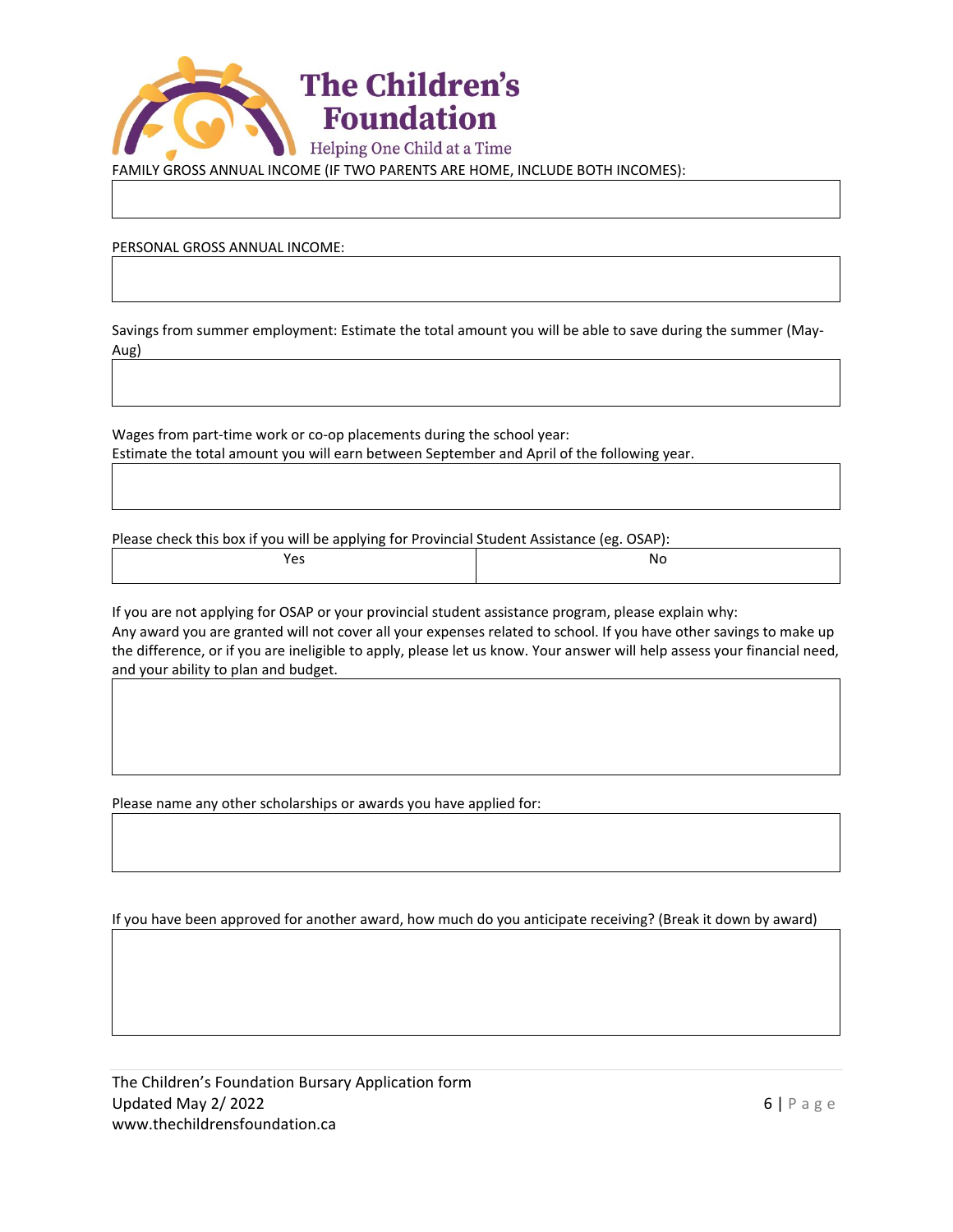

Other sources of income (including savings not entered above, contributions from family, etc.)

**Please complete the following information, as best you can, about your expenses during the school year:**

## **Annual Expenses:**

Tuition, school, and related fees for yourself

Books, equipment, and other expenses, required for your program:

**Monthly Expenses:**

Monthly expenses for 12 Months

Monthly Rent

Monthly Food

Personal Expenses for 12 Months

Monthly Utilities (gas, hydro, internet, house insurance, propane, trash removal, tv streaming service, cable, phone, etc.)

Monthly Phone

The Children's Foundation Bursary Application form Updated May 2/2022  $\blacksquare$ [www.thechildrensfoundation.ca](http://www.thechildrensfoundation.ca/)